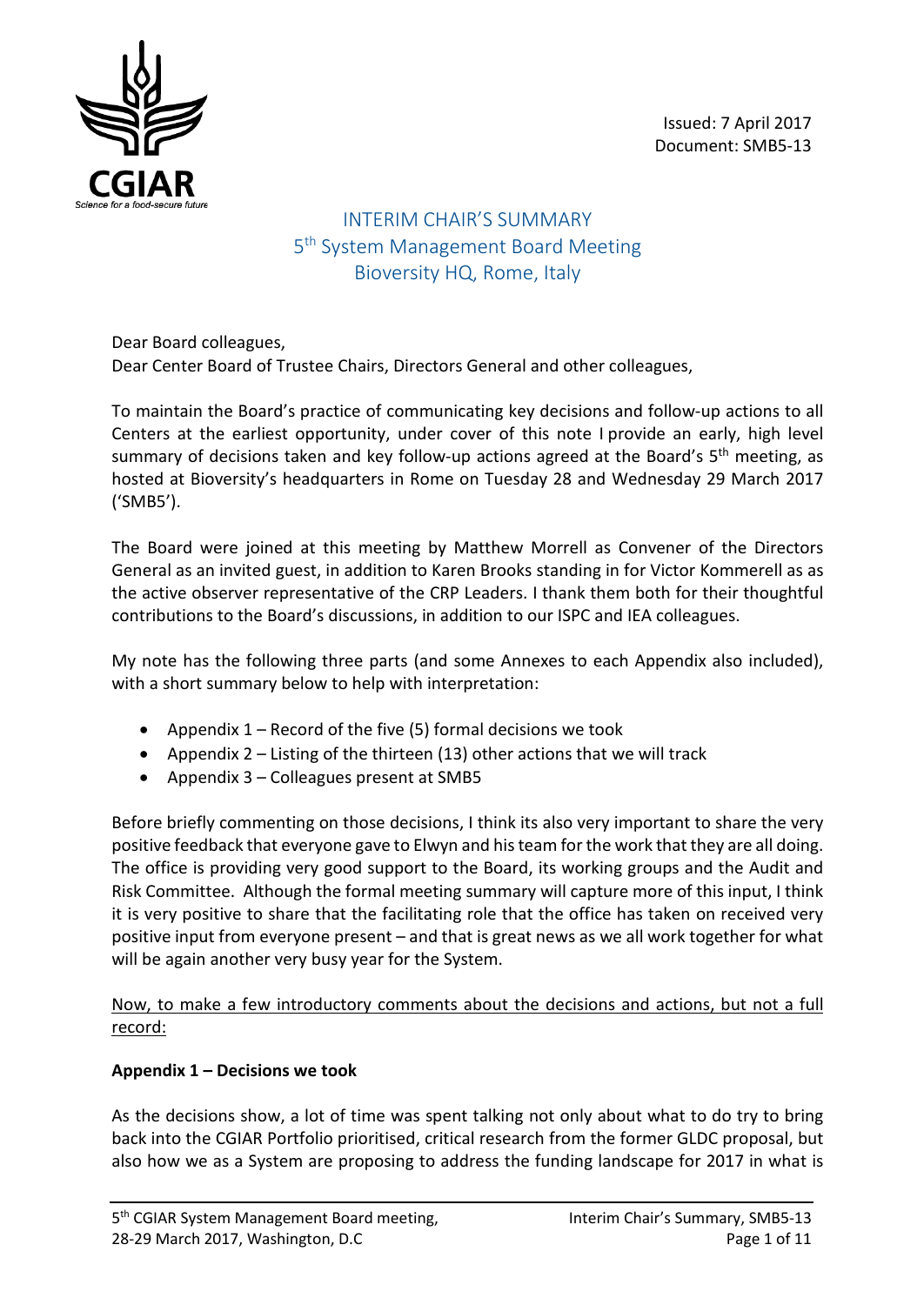clearly a year that is pretty complex to predict for now. With our obligation as a Board to develop and approve a 2017 CGIAR Research Financing Plan ('FinPlan') we as a Board focused on what is in the best interests of the System and not a particular Center. I want to commend my Board colleagues for being very clear about that when they each spoke on the FinPlan that we as a Board have now adopted after much consultation also with Centers. Thanks to Elwyn and his team for their hard work to get to this point. What the 2017 FinPlan does, critically, is puts in a mechanism for what happens if funding falls short – and so it will be for the newly constituted SMB after 1 July to take careful watch on this.

With much appreciation for the work overseen by Eugene Terry, and led by Peter Matlon as Chair of the Independent Expert Panel on the key questions arising in respect of a possible future proposal on research from the from the former GLDC proposal, we as a Board also received the formal report of the Panel and their proposal on how to take things forward. The Board's decision records our clear support that we need the key questions back in the Portfolio, and that the SMB has an important role to issue the relevant call to make this work. There were however several additional strategic and technical considerations raised during the SMB5 meeting, that can help shape the program development work and the office is collating these for the relevant teams now, with the view to taking them up with the ICRISAT team and other colleagues. As a new piece of information, the question was raised in the System Council adhoc call on 30 March as to whether we as a System have the timing right, with Peter Matlon not being fully confident in that regard. Thus, on balance, the Board has stopped short of confirming the formal call to be issued on 7 April as originally planned, and we want to bring this back to our 18 April, 6th SMB meeting to discuss this further with all the timing information in hand.

I was also very pleased to hear from Board members, as well as our Active Observers – our CRP representative, the two funders, and IEA and ISPC express their appreciation for the approach taken by Elwyn to speak to, and even more importantly as we all know, listen to a wide range of voices in the System.

Many Center colleagues have been part of one of the Board's 7 adhoc working groups, convened at our first meeting in July 2016 to help get some things quickly moving as an interim step. All that hard effort enabled the Board at this past meeting to bring to an end those working groups that we don't as a Board now need (because there's some other way that work can be taken up), and also keep those that there's a recognised need to be in place for a few more months, or for Resource Mobilization, for the foreseeable future. The outcomes of the Board's decisions on the Working Groups is attached as Annex B of this Chair's Summary, and I take this opportunity to thank the Chairs and members of each of these groups for their very solid work to get our new System working so well over the past 9 months.

#### **Appendix 2 – Actions we agreed**

Following the discussions on key System-level risks at the General Assembly earlier this year, and by Chairs of the Audit Committees of each Center, work has been underway on consulting on an approach on a Risk Management Framework for the CGIAR System. Thank you to all those who responded to a survey and provided your Centers' materials; this means that we can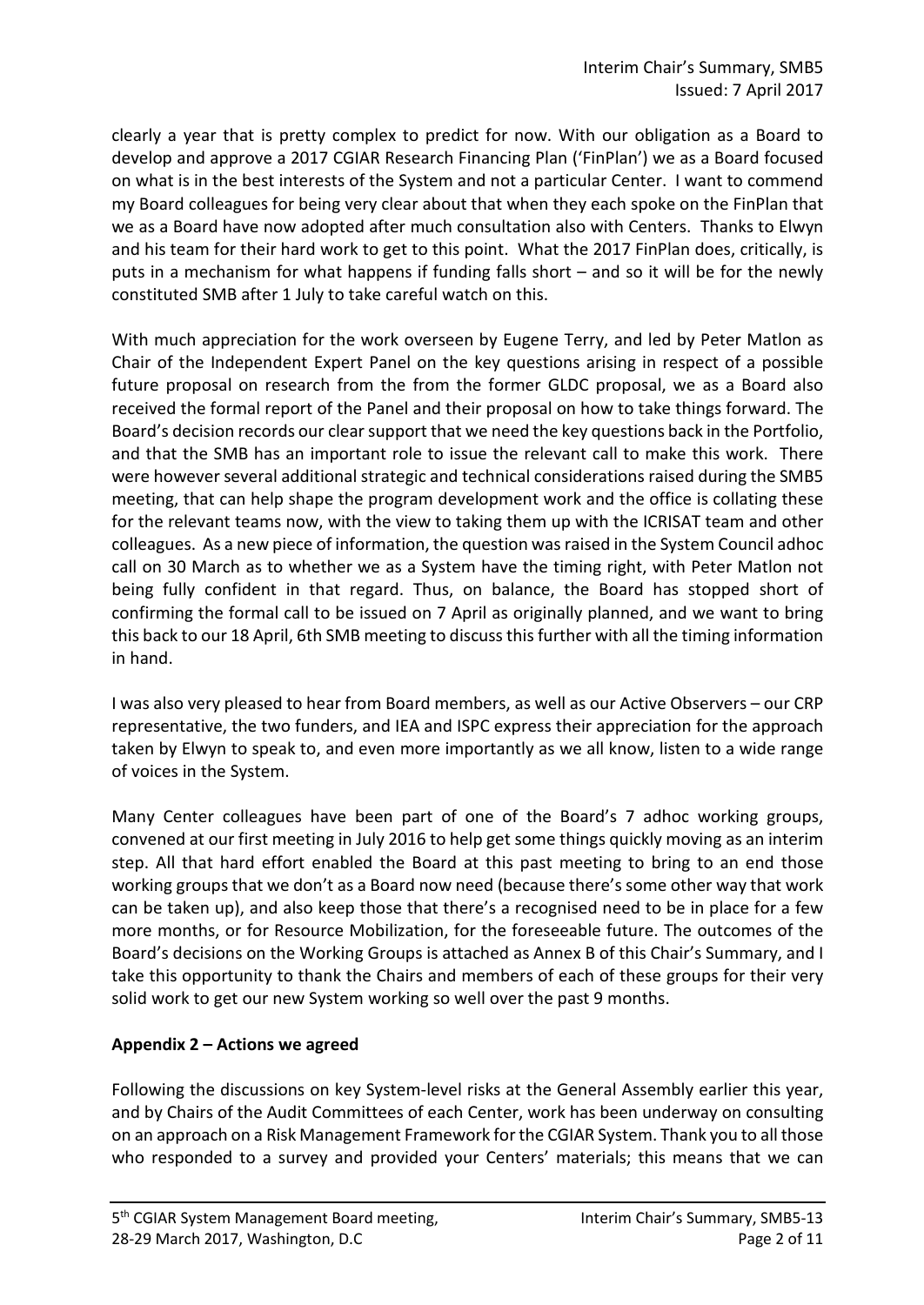ensure that the Framework is built on what great practices already exist. The Audit and Risk Committee of this Board will do further thinking using these and come back to Center Audit Chairs for additional inputs in the coming weeks, with a view to the System Council having before it a possible first draft 'risk appetite' statement to test with Council members, all the while ensuring that this is being designed from the bottom up, and building/heavily relying upon what we already have in place and know works.

This meeting also afforded us an opportunity to do some strategic thinking on the challenges and opportunities for CGIAR in the coming weeks, months and years, and what questions and implications these raise for us to consider. We recorded an action to convene a group of 3-4 DGs and Board of Trustee representatives to do some thinking on these to inform further discussions, and invites Funders to join these conversations if they wish.

I heard from many at the General Assembly the importance of Resource Mobilization at the System-level and we heard from the working group and the System Management Office about their plans in that regard. We very much hope that after our 18 April SMB6 meeting, we will have a stronger message out to all the Centers in that regard.

Of course, this wasn't the full scope of our discussions – but I hope it gives a flavor of how hard the Board has been working in the interests of the System as a whole.

Finally, this meeting the last in-person session with the Board in its current configuration; it has been a privilege to serve in this role and my thanks go out to you all for your highly collegial and active support to the System Management Board in its first year of operation

Martin Kropff Interim System Management Board Chair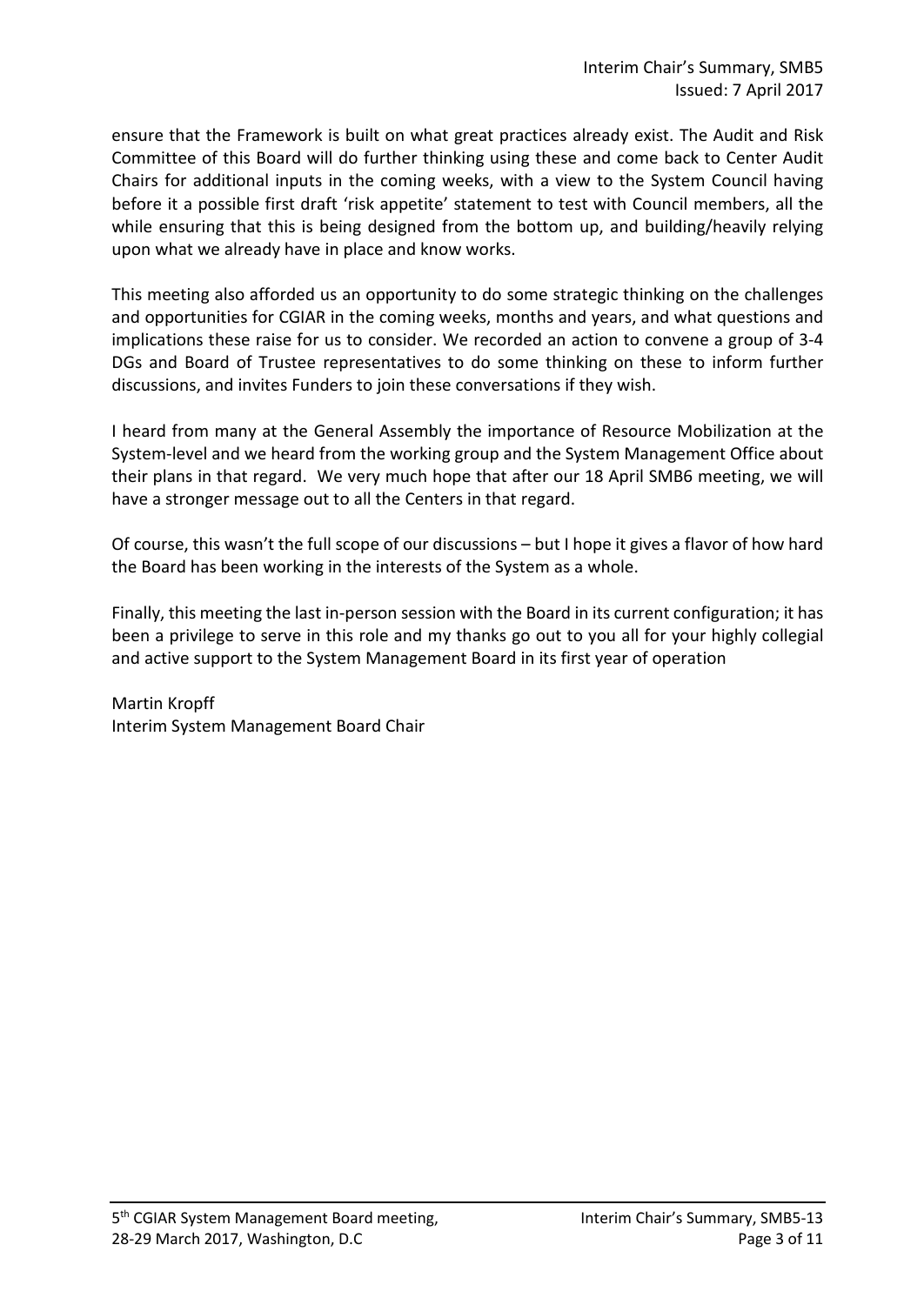#### Part A - Decisions we took

# SMB/M5/DP1: Meeting Agenda  $-5<sup>th</sup>$  Meeting, 28-29 March 2017

The Board **adopted** the Agenda (Document SMB5-01, Revision 1)

## SMB/M5/DP2: Finalizing the Portfolio

Subject to further revision based upon inputs from the ad hoc call with System Council members on 30 March, the Board:

- 1) **endorsed** the overall recommendation that a single proposal to be developed to take up key, prioritised research that was included in the former GLDC proposal;
- 2) **adopted** the recommendation that ICRISAT take the lead on developing that proposal, taking up the key considerations outlined by the expert panel, and according to the guidelines for full proposals and review criteria dated 19 December 2015, against which ISPC will undertake its review; and
- 3) **emphasized** the need to ensure that there is a different and more innovative and prioritized process for program design, with the engagement of all the key stakeholders.

## SMB/M5/DP3: Funding Our Work

The Board;

- 1) **endorsed** the approach that W1 would be allocated across all funding gaps between W2 and System Council indicative W1/2 allocations such that these are reduced by the same percentage amount until W1 funding is exhausted. This would aim to offer a middle ground between full and zero coverage of the gap with W1, thus creating some incentive for W2 fund-raising while partially helping reduce gaps for all CRPs (just at different rates); and
- 2) **approved** the 2017 CGIAR Research Financing Plan (2017 FinPlan), as amended to take into account the Board's endorsed position.

## SMB/M5/DP4: Forming the Board's second Standing Committee on strategic/program topics

The Board **authorized** the Interim Chair of the System Management Board to form a nominations committee to identify the initial members of the Board's second Standing Committee taking into consideration the outcomes of the Centers' decisions on the voting members of the System Management Board from 1 July 2017.

## SMB/M5/DP5: Adhoc System Management Board Working Groups

In respect of the Board's ad hoc working groups, the Board:

- 1) **Approved** an extension of the term of the Resource Mobilization Working Group, subject to the adoption of a revised Terms of Reference;
- 2) **Approved** an extension of the term of the Rules of Governance Working Group until 1 July 2017;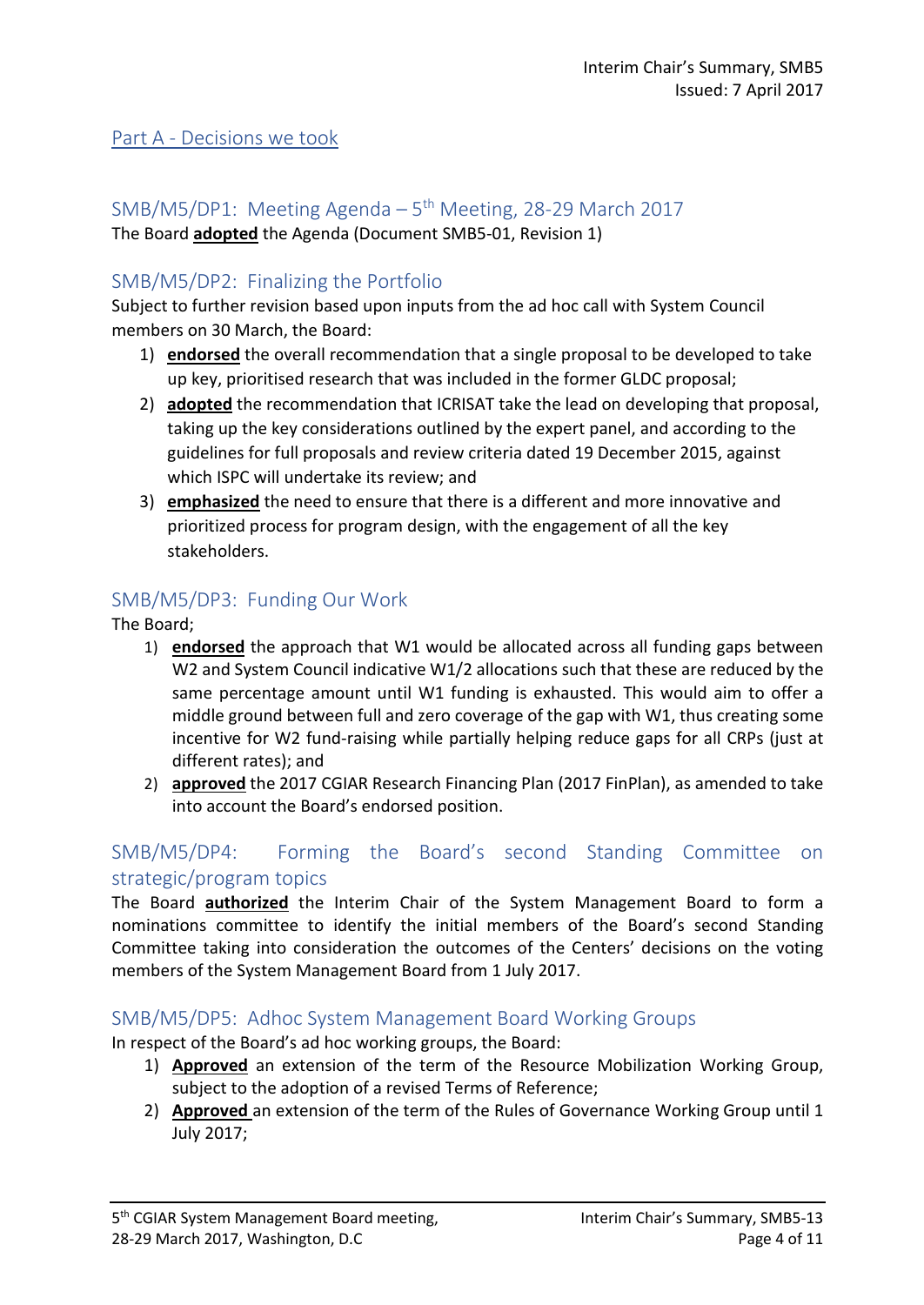- 3) **Endorsed** the addition of Shenggen Fan as an additional member of the Rules of Governance Working Group;
- 4) **Approved** an extension of the term of the Working Group on CGIAR Country Collaboration until 30 June 2017; and
- 5) **Endorsed** the nature and direction of the new design and plan for CGIAR Country Collaboration.

### SMB/M5/DP6: Internal Audit Unit Interim Charter

The Board **approved** the Interim Charter of the CGIAR IAU (dated 22 March 2017), for use in the period until the Internal Audit Function arrangements for the provision of assurance and advisory services to the System Council and the CGIAR System Organization are agreed between the System Council and the System Management Board, and then formally approved by the System Management Board.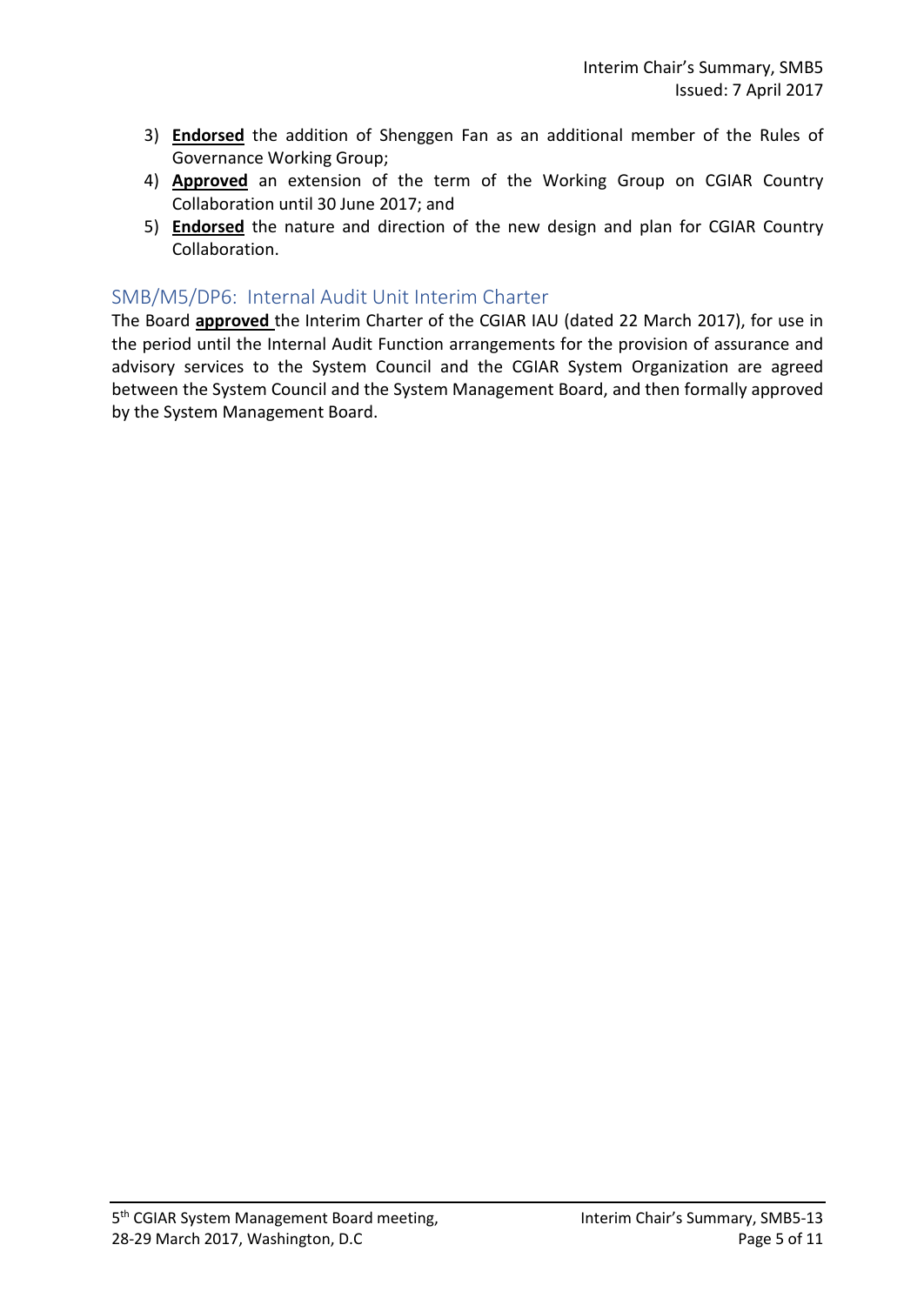## Appendix 2 - Actions we agreed

*Advisory bodies and mechanisms*

## SMB/M5/AP1 – System Council's ISPC and IEA

**By 12 April 2017:** The System Management Board members will provide any additional written inputs on the draft ISPC and IEA Terms of Reference to the System Management Office to contribute to ongoing System Council deliberations.

### SMB/M5/AP2 – Strengthening knowledge of role of SPIA

**By November 2017:** SPIA be invited to make a presentation at an appropriate forthcoming System Management Board Meeting, to ensure that the work of this panel is better communicated to the Board.

#### *Finalizing the Portfolio*

## SMB/M5/AP3 – Revising Flagship submissions – 5 flagships not receiving  $W1/2$ funding in 2017

**By 31 July 2017:** Any of the five flagship programs interested in resubmission for consideration for W1/2 funding in 2018 are invited to prepare an addendum to the original proposal that updates the affected flagship program (and not to resubmit a full proposal). The Board's proposal is for the addenda to include strategies to expand the available resource base to finance the flagship from W1-2 rather than further dividing funding for other CRPs. The timetable for the resubmission process is set out in Annex A of this Chair's Summary.

*Thinking about the way we work*

## SMB/M5/AP4 – CGIAR Strategic Reflections

**In Q2 2017:** A group of 3-4 DGs and Board of Trustee members will be convened by the Interim Board Chair to review the list of potential strategic reflections on emerging challenges and opportunities highlighted during the Board's discussions, and consider the questions and implications for CGIAR, and invite Funder representation on that group. The outputs of the group's reflections will inform future discussion on these by the System Management Board.

#### SMB/M5/AP5 – Representation of the CGIAR System

**By end-April 2017:** A register of all CGIAR System representation roles carried out and who currently carries out each role will be compiled and shared across Centers and used to inform ongoing collaboration, andalso facilitate future discussions on where CGIAR should be represented and by whom.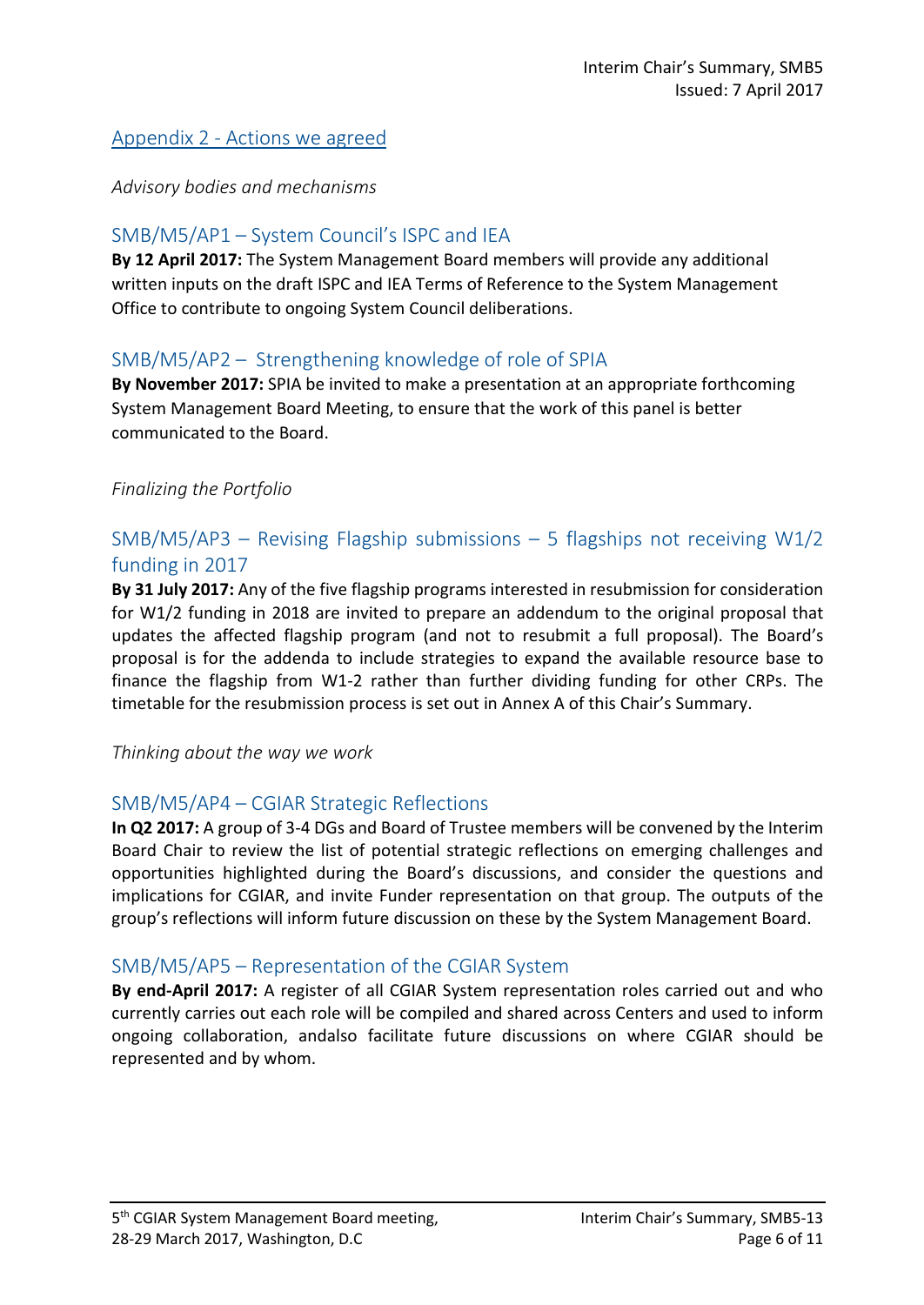#### *Funding our work*

## SMB/M5/AP6 – Resource Mobilization

**By end-April 2017:** Noting the ongoing work of the Resource Mobilization Working Group and subject to their revised Terms of Reference being developed, the System Management Office will support the development of Resource Mobilization tools and strategic activities, specifically the development of a revised CGIAR narrative (programmatic story) and of a short slide series showcasing CGIAR that can be provided to all Centers to use, to Funders and any other key stakeholders to ensure that they have the tools to talk about CGIAR. The potential use of a Dashboard tool to monitor activity and progress in this area will also be explored for consideration by the working group.

#### *Platform and CRP Governance matters*

## SMB/M5/AP7 – Supporting the Board's taking stock of CRP governance arrangements in 2017

**In Q2 2017:** Centers will be requested to provide the Terms of Reference for each of the Independent Steering Committees/Advisory Committees of each CRP and Platform to feed into the System Management Board's taking stock of of CRP and Platform governance arrangements.

#### SMB/M5/AP8 – Board Orientation Program invitees

**By September 2017:** The Global Crop Diversity Trust Executive Board members will be invited to the 2017 Board Orientation Program to facilitate improved understanding of the CGIAR System and their governance responsibilities as Board Members of a Lead Center. Communication between the Interim Chair of the Board and the Chair of the GCDT Executive Board will also be facilitated.

#### SMB/M5/AP9 – Stronger engagement with the Global Crop Diversity Trust MOU

**By end-April 2017:** The System Management Office will ensure that the downstream agreement to be signed between the Global Crop Diversity Trust and the CGIAR System Organization includes a clause that addresses the assurance requirements typically required of a CGIAR Center in respect of risk management and internal audit matters..

#### *Committees & Working Groups*

## SMB/M5/AP10: Handing over from *adhoc* Working Groups at end of term

**By end April 2017:** Concise 'end of term' notes will be prepared for each of the Working Groups whose activity will no longer continue to ensure effective handover of their mandates where applicable and to ensure that the outcomes and outputs are communicated to all Centers.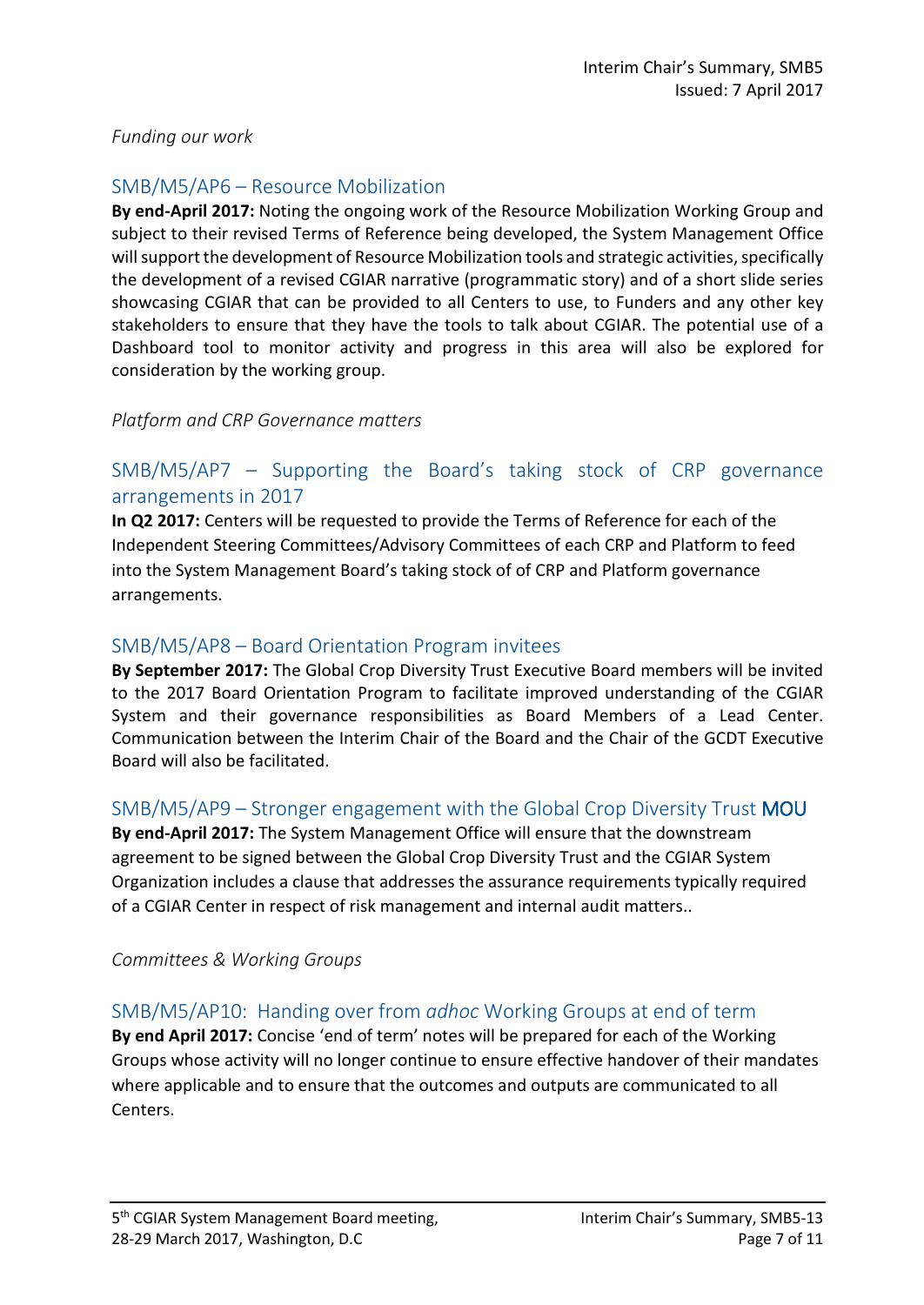#### *Risk and Assurance matters*

## SMB/M5/AP11 – End-2016 Center financial positions

**By mid-April 2017:** The Board to receive a report on the financial position of each Center at 31 December 2016 (and annually thereafter, by early April, recognizing that some reports may not be fully finalized, but key headline information should be available). For 2017, the Board will consider this information at their  $6<sup>th</sup>$  meeting (virtual) on 18 April 2017.

### SMB/M5/AP12 – Finalization of a 2017 Internal Audit Plan for Board approval

**By early-April 2017:** The Chair of the Audit and Risk Committee will facilitate consultation with Centers on the CGIAR IAU Audit Plan for 2017 to ensure that the intended focus on nonduplication of Center assurance work is made clearer. In addition, an explanatory document on audit and other independent review will be prepared to ensure that the purposes and responsibilities of each type of review or audit are clearly delineated.

#### *Assessing performance*

### SMB/M5/AP13 – Board self-assessment

**By end-May 2017:** At the request of the Board, the Board and Council Relations Unit of the System Management Office will facilitate a Board self-assessment.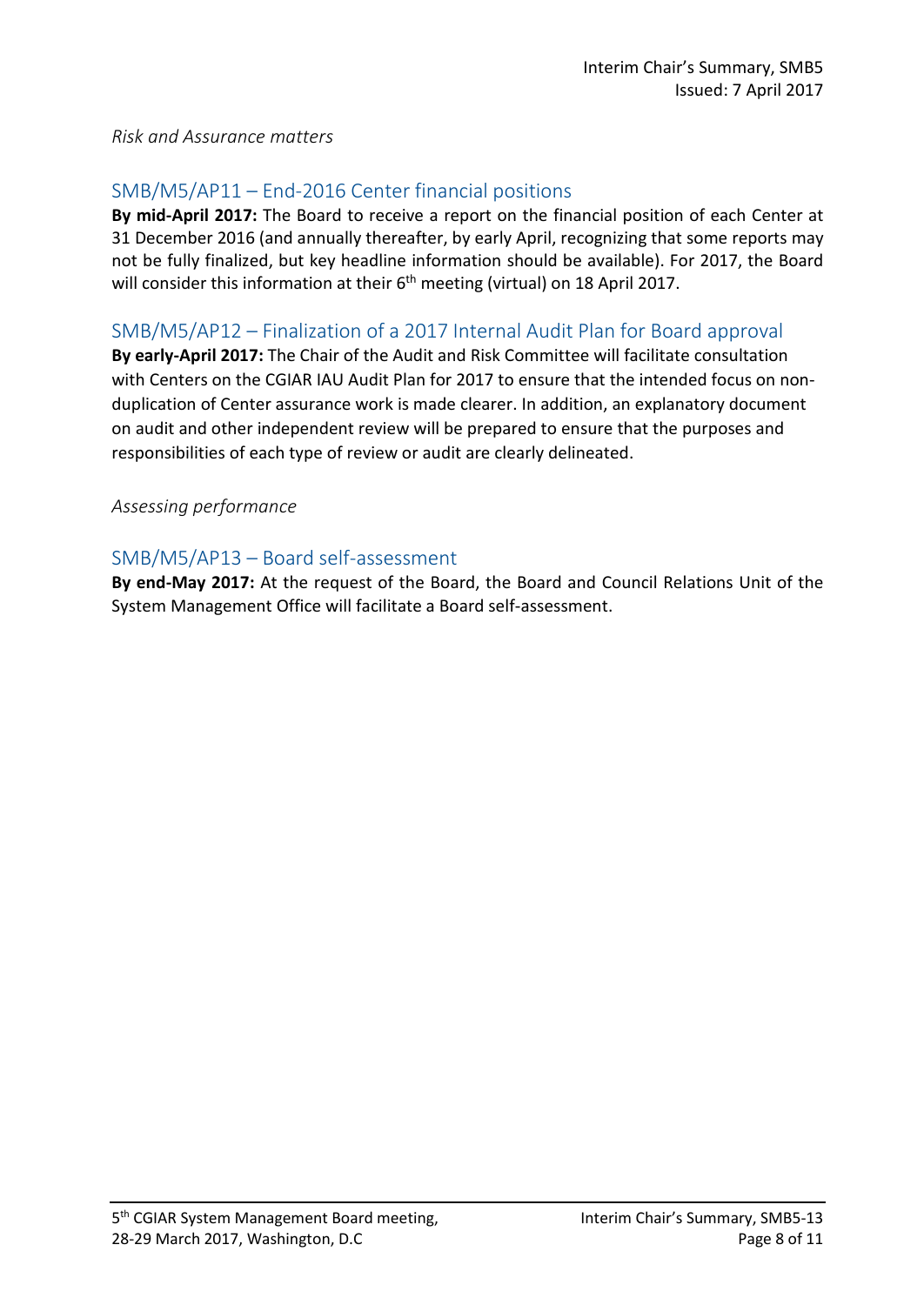# Appendix 3 – Meeting Participants

| <b>System Management Board</b>                        | <b>Capacity</b>                                                  |  |
|-------------------------------------------------------|------------------------------------------------------------------|--|
| <b>Members</b>                                        |                                                                  |  |
| Martin Kropff (Interim System Management Board Chair) |                                                                  |  |
| <b>Eugene Terry</b>                                   | Independent Member                                               |  |
| Shenggen Fan                                          | <b>Voting Center Member</b>                                      |  |
| Gordon MacNeil                                        | <b>Voting Center Member</b>                                      |  |
| <b>Bushra Malik</b>                                   | <b>Voting Center Member</b>                                      |  |
| Jimmy Smith                                           | <b>Voting Center Member</b>                                      |  |
| <b>Margret Thalwitz</b>                               | <b>Voting Center Member</b>                                      |  |
| Ann Tutwiler                                          | <b>Voting Center Member</b>                                      |  |
| <b>Elwyn Grainger-Jones</b>                           | Ex-officio Non-Voting Member                                     |  |
| <b>System Management Board</b>                        | <b>Capacity</b>                                                  |  |
| <b>Active Observers</b>                               |                                                                  |  |
| <b>Eric Witte</b>                                     | Active Observer, System Council Member, USA                      |  |
| <b>Tony Cavalieri</b>                                 | Active Observer, System Council Member, BMGF                     |  |
| Rachel Sauvinet-Bedouin                               | Active Observer, Head, IEA                                       |  |
| Sirkka Immonen                                        | Active Observer, Senior Evaluation Manager, IEA (Participating   |  |
|                                                       | Remotely, Agenda Items 7 & 10 only)                              |  |
| Maggie Gill                                           | Active Observer, ISPC Chair (Participating Remotely, Agenda Item |  |
|                                                       | 2 only)                                                          |  |
| Leslie Lipper                                         | Active Observer, ISPC Executive Director                         |  |
| <b>Karen Brooks</b>                                   | Active Observer, CRP Leaders' Representative                     |  |
| <b>Apologies</b>                                      |                                                                  |  |
| Catherine Bertini                                     | Independent Member                                               |  |

| <b>Additional Observers and</b><br><b>Invited Guests</b> | <b>Capacity</b>                                              |
|----------------------------------------------------------|--------------------------------------------------------------|
| <b>Matthew Morrell</b>                                   | <b>Convenor of the Directors General</b>                     |
| <b>Hilary Wild</b>                                       | Co-Chair, CGIAR Center Audit Committee Chairs meeting        |
|                                                          | (Participating Remotely, Agenda Item 9 only)                 |
| Karmen Bennett                                           | Head of Board and Council Relations (System Management Board |
|                                                          | Secretary)                                                   |
| Olwen Cussen                                             | Board and Council Relations Associate                        |
| Nadia Manning-Thomas                                     | Board and Council Relations Manager (Participating Remotely) |
| Albin Hubscher                                           | Head of Financial and Program Performance                    |
| <b>Elise Perset</b>                                      | Head of Legal and Office Services (Participating Remotely)   |
| Peter Gardiner                                           | Senior Manager, Program Performance (Participating Remotely, |
|                                                          | Agenda Items 2 & 5 only)                                     |
| Philippe Ellul                                           | Senior Office, Program Performance, Co-Chair of MELCOP       |
|                                                          | (Participating Remotely, Agenda Item 5 only)                 |
| Michelle Guertin                                         | CIMMYT Senior Manager, Co-Chair of MELCOP (Participating     |
|                                                          | Remotely, Agenda Item 5 only)                                |
| Pierre Pradal                                            | <b>CGIAR IAU Director</b>                                    |
|                                                          | (Participating Remotely, Agenda Item 9 only)                 |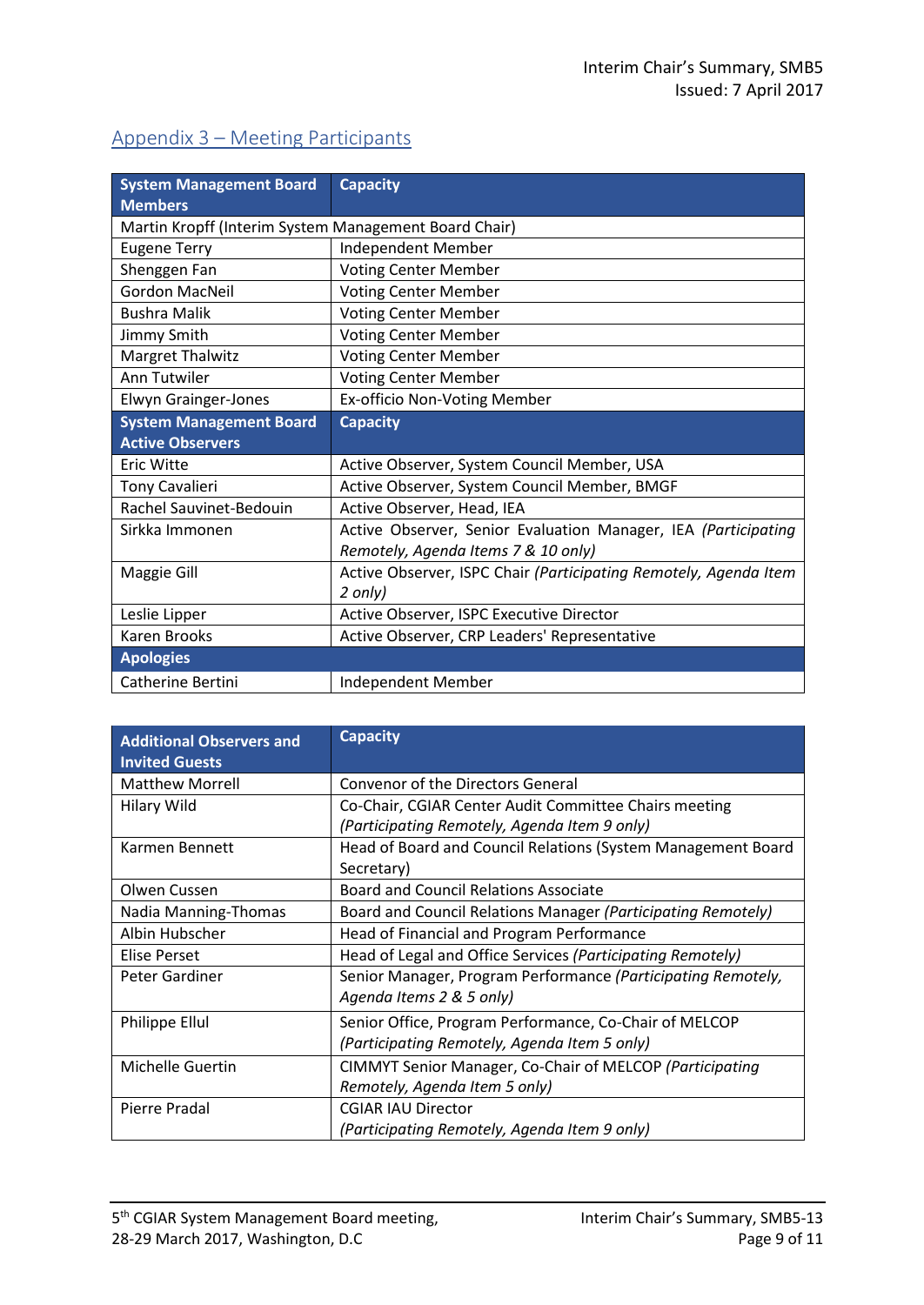# Annex A – Resubmission timetable for Flagship Programs not approved for W1-2 funding in 2017

| Date Range                          | <b>Description</b>                                                                                   | Responsible party                                 |
|-------------------------------------|------------------------------------------------------------------------------------------------------|---------------------------------------------------|
| January-July 2017                   | CRPs accustoming themselves to new CRP working<br>$\bullet$<br>Prepare revised proposal<br>$\bullet$ | CRP management                                    |
| 31 July 2017                        | Submission of revised CRPs/FPs<br>$\bullet$                                                          | CRP management                                    |
| August 2017                         | Peer review of revised CRP/FP proposals<br>$\bullet$                                                 | <b>ISPC</b>                                       |
| September 2017<br>(at ISPC meeting) | CRP Leaders or FP Leaders present updated FPs to ISPC<br>$\bullet$                                   | <b>CRPs</b><br>with FP Leaders<br>for ISPC review |
| October 2017                        | Written recommendations on FPs provided<br>$\bullet$                                                 | <b>ISPC</b>                                       |
| November 2017                       | Decision on funding for the whole portfolio 2018<br>$\bullet$                                        | <b>SC</b>                                         |